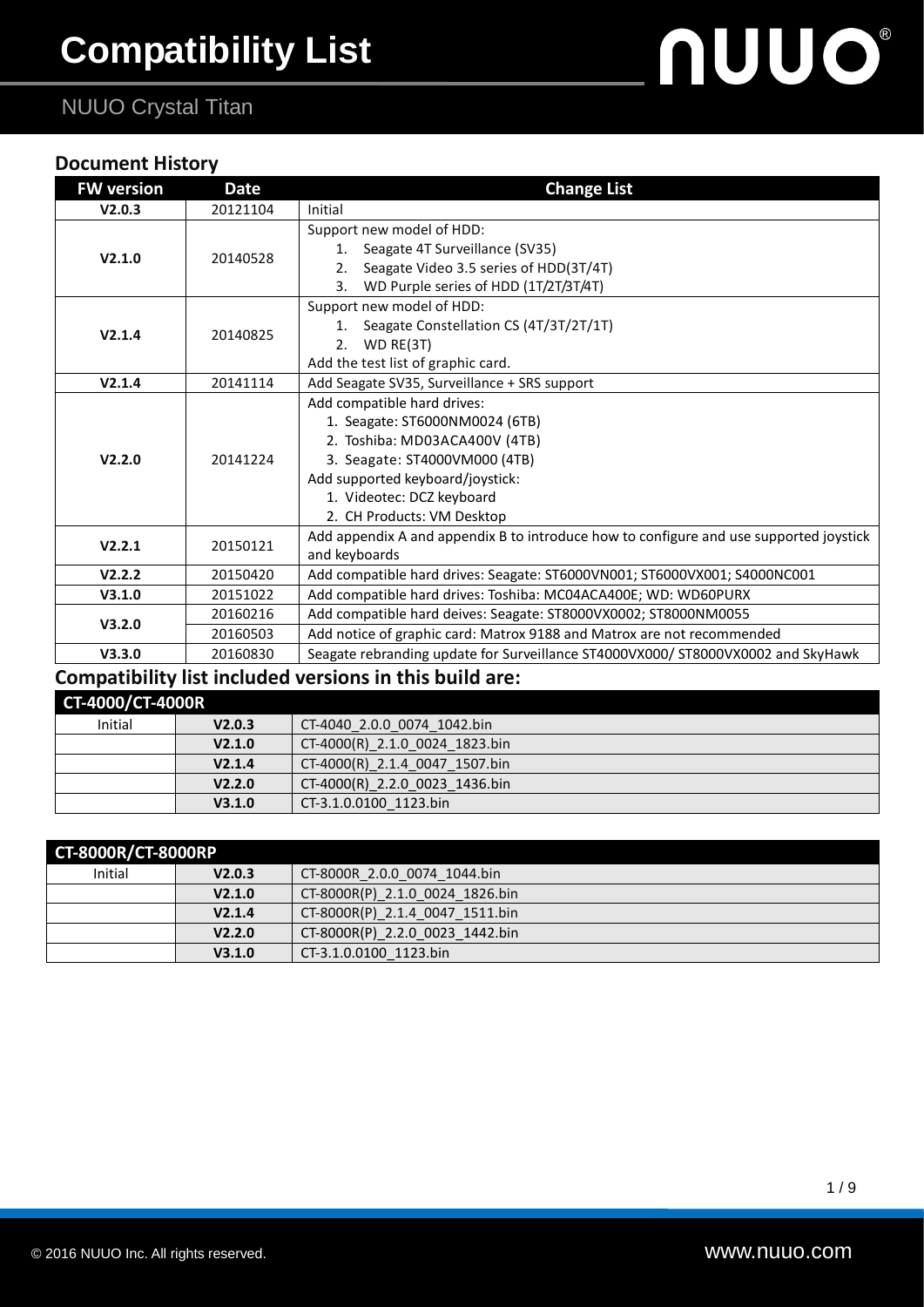# **Compatibility List**

### NUUO Crystal Titan

#### **Hard Drives**

 There are several product segments in hard drive industry such as Enterprise grade, Surveillance grade, Green series and the other consumer desktop hard drives. NUUO recommends system designers choose Enterprise grade or Surveillance grade drives to ensure high storage stability and performance. 24 x 7 operational capabilities are also important because your surveillance system is running around the clock.

Enterprise grade drives are recommended when the configuration of RAID (Redundant Array of Independent Disks) is required. Furthermore, to avoid vibration issue, please consider the maximum HDD number per storage system for system vibration tolerance, for example, if there are more than 5 HDDs in this storage system, please choose Enterprise grade drives or any HDD that has built-in RV Sensor. Enterprise grade drives are also highly recommended for rack-mount storage system or any industrial environments where are always full of vibrations.

Green series hard drives should never be used with NUUO recorders to avoid data lost due to long wake up time from a sleeping drive. Consumer desktop series hard drives should be avoided with NUUO recorders because it's suitable for 8x5 environments only. It's different from your surveillance needs.

| Vendor         | Family                    | <b>Model</b>        | <b>Capacity</b> | Interface  | <b>Firmware</b>  |
|----------------|---------------------------|---------------------|-----------------|------------|------------------|
|                |                           | ST6000NM0024 (!)    | 6TB             |            | <b>SN02</b>      |
|                |                           | ST4000NM0033<br>4TB |                 | SATA 6Gb/s | 0001             |
|                | <b>Constellation ES.3</b> | ST3000NM0033        | 3TB             | SATA 6Gb/s | 0001             |
|                |                           | ST2000NM0033        | 2TB             | SATA 6Gb/s | 0001             |
|                |                           | ST1000NM0033        | 1TB             | SATA 6Gb/s | 0001             |
|                | <b>Constellation ES</b>   | ST3500514NS         | 500GB           | SATA 3Gb/s | <b>SN12</b>      |
|                |                           | ST31000524NS        | 1TB             | SATA 3Gb/s | <b>SN12</b>      |
| Seagate        |                           | ST4000NC000         | 4TB             | SATA 6Gb/s | <b>CE02</b>      |
|                |                           | ST3000NC000         | 3TB             | SATA 6Gb/s | CE <sub>02</sub> |
|                | <b>Constellation CS</b>   | ST2000NC000         | 2TB             | SATA 6Gb/s | <b>CE02</b>      |
|                |                           | ST1000NC000         | 1TB             | SATA 6Gb/s | <b>CE02</b>      |
|                |                           | ST4000NC001         | 4TB             | SATA 6Gb/s | <b>CN03</b>      |
|                | Enterprise NAS + SRS      | ST6000VN0011        | 6TB             | SATA 6Gb/s | AN02             |
|                | <b>Enterprise NAS</b>     | ST6000VN0001        | 6TB             | SATA 6Gb/s | AN02             |
|                | Enterprise                | ST8000NM0055(*)(!!) | 8TB             | SATA 6Gb/s | <b>PN01</b>      |
|                |                           | WD4000FYYZ          | 4TB             | SATA 6Gb/s | 01.0             |
|                | <b>RE</b>                 | WD3000FYYZ          | 3TB             | SATA 6Gb/s | 01.0             |
|                |                           | WD2003FYYS          | 2TB             | SATA 3Gb/s | 01.0             |
| <b>WD</b>      |                           | WD1003FBYX          | 1TB             | SATA 3Gb/s | 01.0             |
|                |                           | WD5003ABYX          | 500GB           | SATA 3Gb/s | 01.0             |
|                |                           | WD4000F9YZ          | 4TB             | SATA 6Gb/s | 01.0             |
|                | <b>SE</b>                 | WD3000F9YZ          | 3TB             | SATA 6Gb/s | 01.0             |
|                |                           | WD2000F9YZ          | 2TB             | SATA 6Gb/s | 01.0             |
|                | MD03ACAxxx                | MD03ACA400V         | 4TB             | SATA 6Gb/s | FL1V             |
|                | MG04ACAxxx                | MG04ACA500E         | 5TB             | SATA 6Gb/s | FP3B             |
| <b>Toshiba</b> |                           | MG03ACA300          | 3TB             | SATA 6Gb/s | FL1A             |
|                | MG03ACAxxx                | MG03ACA200          | 2TB             | SATA 6Gb/s | FL1A             |
|                |                           | MG03ACA100          | 1TB             | SATA 6Gb/s | <b>FLOA</b>      |

#### **Enterprise**

# **NUUO®**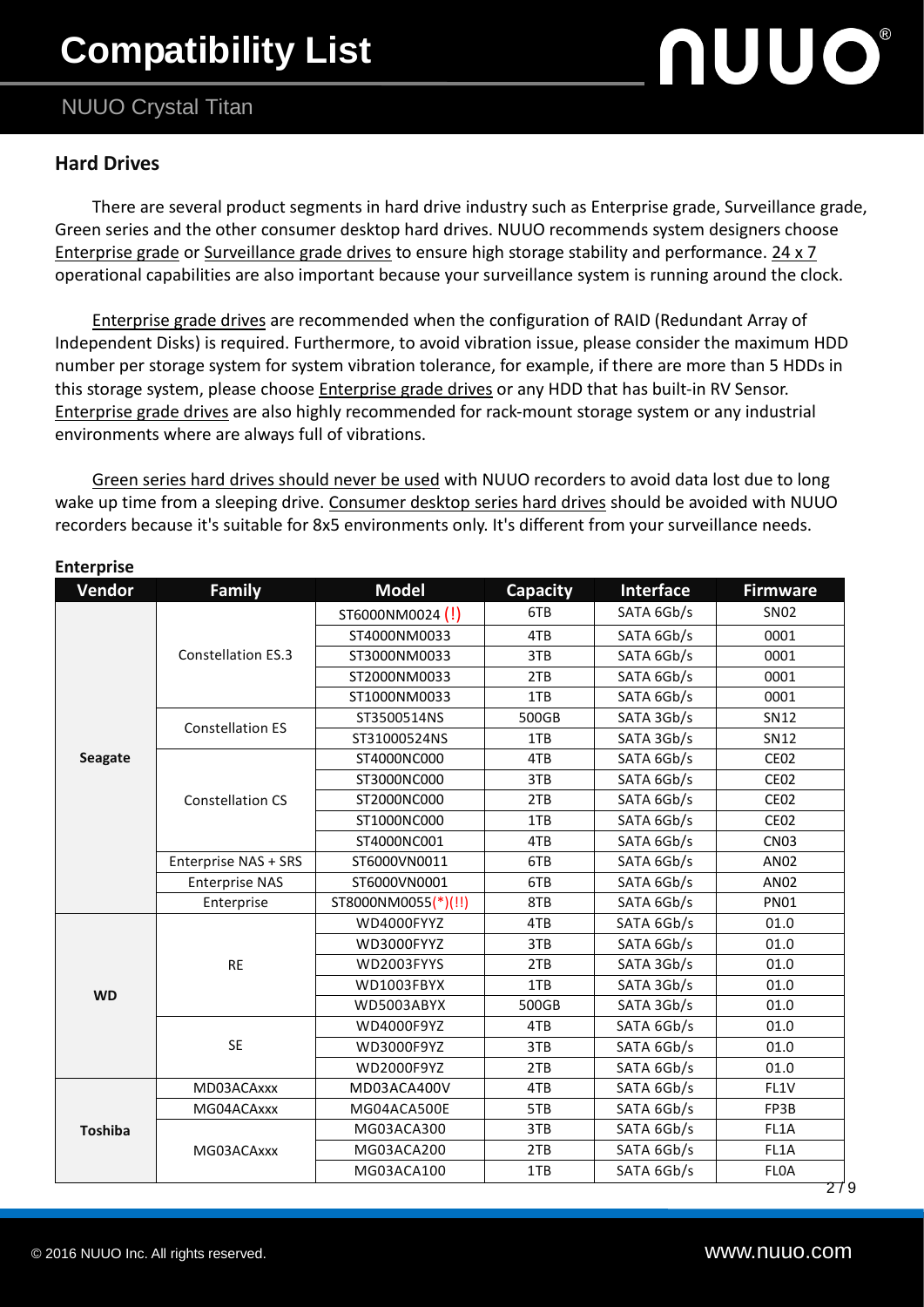# **Compatibility List**

## NUUO Crystal Titan

| MC04,<br>، ۱۵ ۱۵<br>ACAXXX | A400E<br>MC.<br>1 ) 4 A ( | 4TB | $\sim$<br>$\cdot$ $\mu$<br>nı<br>۶۳ | FP <sub>2</sub> A |
|----------------------------|---------------------------|-----|-------------------------------------|-------------------|

#### **Video Surveillance**

| Vendor         | Family             | Model                     | Capacity | Interface  | Firmware         |
|----------------|--------------------|---------------------------|----------|------------|------------------|
|                |                    | ST3000VX004               | 3TB      | SATA 6Gb/s | CV26             |
|                | $SV35 + SRS$       | ST2000VX004               | 2TB      | SATA 6Gb/s | CV26             |
|                |                    | ST1000VX002               | 1TB      | SATA 6Gb/s | CV26             |
|                | Video              | ST4000VM000               | 4TB      | SATA 6Gb/s | SC <sub>25</sub> |
|                |                    | ST4000VX000 (P/N: 1F4168) | 4TB      | SATA 6Gb/s | CV13             |
|                | Surveillance       | ST4000VX000 (P/N: 2AG166) | 4TB      | SATA 6Gb/s | CV11             |
|                |                    | ST6000VX0001              | 6TB      | SATA 6Gb/s | <b>VN02</b>      |
|                |                    | ST8000VX0002 (*)(!!)      | 8TB      | SATA 6Gb/s | AV01             |
| <b>Seagate</b> | SkyHawk            | ST4000VX007               | 4TB      | SATA 6Gb/s | CV11             |
|                |                    | ST8000VX0022 (*)(!!)      | 8TB      | SATA 6Gb/s | AV01             |
|                | Surveillance + SRS | ST4000VX002               | 4TB      | SATA 6Gb/s | CV13             |
|                |                    | ST4000VX0011              | 6TB      | SATA 6Gb/s | <b>VN02</b>      |
|                | <b>SV35</b>        | ST3000VX000               | 3TB      | SATA 6Gb/s | CV12/CV26        |
|                |                    | ST2000VX000               | 2TB      | SATA 6Gb/s | CV12/CV26        |
|                |                    | ST2000VX000               | 1TB      | SATA 6Gb/s | CV12/CV26        |
|                |                    | ST31000526SV              | 1TB      | SATA 6Gb/s | CV12             |
|                |                    | ST3500411SV               | 500 GB   | SATA 6Gb/s | <b>CV12</b>      |
|                |                    | WD40PURX                  | 4TB      | SATA 6Gb/s | 80.0             |
|                |                    | WD30PURX                  | 3TB      | SATA 6Gb/s | 80.0             |
| <b>WD</b>      | Purple             | WD20PURX                  | 2TB      | SATA 6Gb/s | 80.0             |
|                |                    | WD10PURX                  | 1TB      | SATA 6Gb/s | 01.01A01         |
|                |                    | WD60PURX (*)(!!)          | 6TB      | SATA 6Gb/s | 0A80             |

(\*) Newly tested compatible hard drive models

(!) Only compatible to CT-4000 and CT-4000R

(!!) Only compatible to CT-8000R

\*\*Some listed devices may go EOL, so we cannot promise the market availability.

#### **1. iSCSI Support**

| <b>Brand</b>   | <b>Model</b>           | <b>Infrastructure</b> | <b>HDD</b>   | Capacity |
|----------------|------------------------|-----------------------|--------------|----------|
| <b>EMC</b>     | IOMEGA px12-350r       | SAN                   | <b>SATA</b>  | 36 TB    |
| <b>EMC</b>     | IOMEGA px12-450r       | SAN                   | <b>SATA</b>  | 48 TB    |
| <b>EMC</b>     | <b>VNX 5300</b>        | SAN                   | Nearline SAS | 375 TB   |
| HP             | <b>P2000 G3 MSA</b>    | SAN                   | SAS          | 36 TB    |
| HP             | <b>P2000 G3 MSA</b>    | SAN                   | <b>SATA</b>  | 36 TB    |
| <b>Qsan</b>    | P600Q-DS316            | SAN                   | <b>SATA</b>  | 48 TB    |
| <b>Proware</b> | <b>EN-3166JS6H-NQX</b> | SAN                   | <b>SATA</b>  | 48 TB    |

\*Capacity is the volume size of each iSCSI model, not the supported volume size of NUUO Crystal™.

\*\*NUUO Crystal™ supports up to 6 iSCSI target. Each iSCSI target has size limitation of 16TB. The total size for iSCSI is 96TB (16TB x 6 targets)

#### **2. DAS Support**

**NUUO®**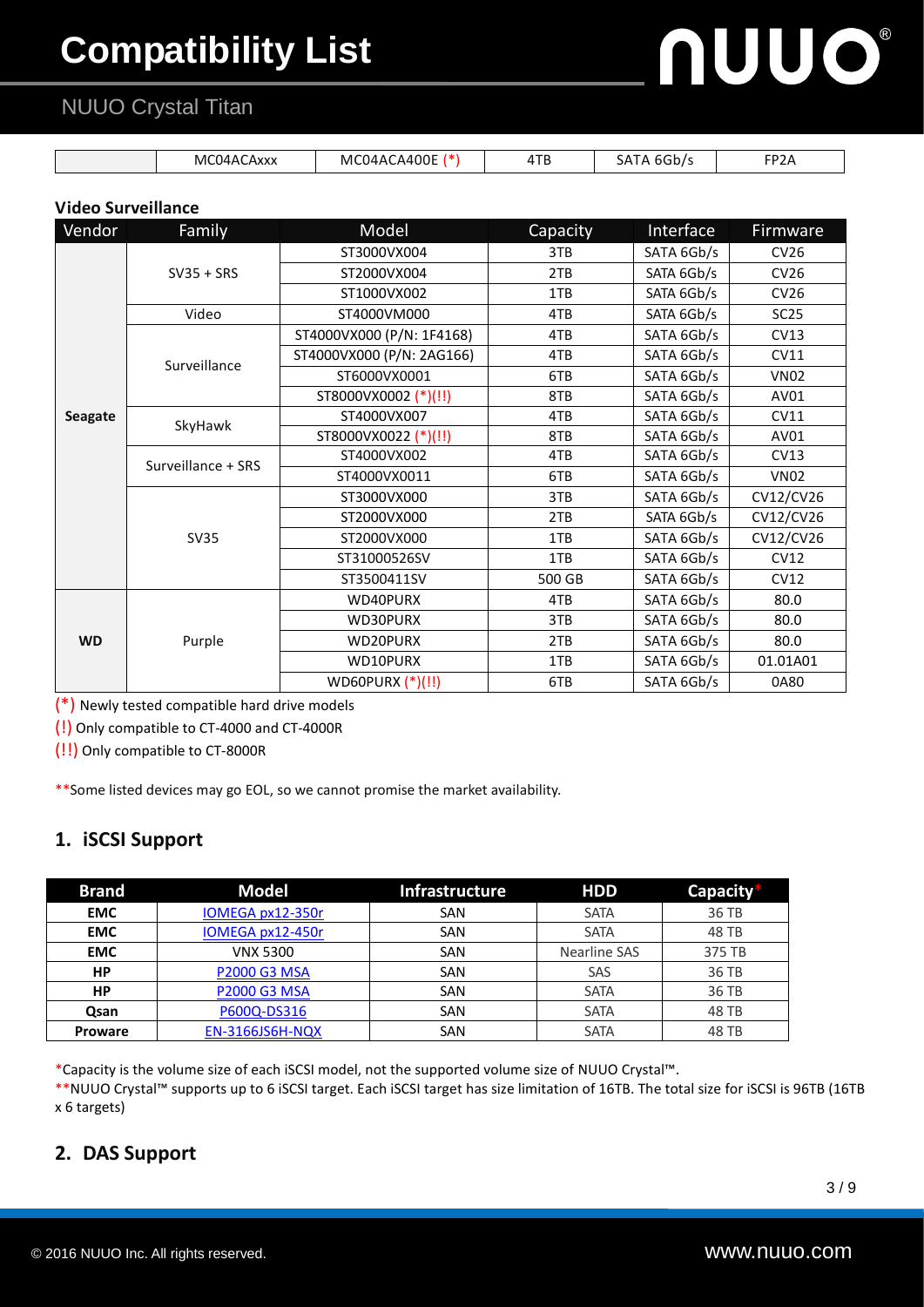# **NUUO®**

### NUUO Crystal Titan

| <b>Brand</b> | Model | <b>Host Interface</b> | <b>HDD</b> | <b>Capacity</b> |
|--------------|-------|-----------------------|------------|-----------------|
| Axus         |       | eSATA                 | Sata       | ТB              |

#### **3. Graphic Card\* tested**

| <b>Brand</b> | Series/Model    |
|--------------|-----------------|
| ATI          | Radeon HD 4350  |
| AMD          | Radeon HD 5450  |
|              | Radeon HD 6670  |
|              | Radeon HD 6750M |
| <b>NVIDA</b> | GeForce GT 610  |
|              | GeForce GT 210  |
| Intel HD     | Graphics 3000   |
|              | Graphics 4000   |

\*Matrox 9188 and Matrox are not recommended

#### **4. Keyboard/Joystick Support**

| Vendor             | Model         |
|--------------------|---------------|
| <b>Videotec</b>    | DCZ Keyboard* |
| <b>CH Products</b> | VM Desktop*   |
| <b>Axis</b>        | 295           |
| <b>Axis</b>        | T8311         |
| Logitech           | Attack 3      |

\*Newly tested supported keyboard/joystick

\*\*NUUO supports all the models of joysticks that are compatible with Windows.

**\*\*\***See appendix for introductions of configuring and using keyboard and joystick.

#### **Supported function:**

| Type                    | <b>Function</b>           |  |  |  |
|-------------------------|---------------------------|--|--|--|
|                         | Go to monitor #           |  |  |  |
|                         | Next view                 |  |  |  |
| View and grid switching | Previous view             |  |  |  |
|                         | Next grid                 |  |  |  |
|                         | Previous grid             |  |  |  |
|                         | Go to grid #              |  |  |  |
|                         | Toggle single camera view |  |  |  |
| Screen layout switching | Toggle full-screen        |  |  |  |
|                         | Digital / Optical switch  |  |  |  |
| PT7 control             | Zoom in                   |  |  |  |
|                         | Zoom out                  |  |  |  |
|                         | Go to preset #            |  |  |  |

#### **5. UPnP Router (auto port-forwarding)**

| Vendor    |     |   | <b>Model</b> |  |               |  |
|-----------|-----|---|--------------|--|---------------|--|
| D-Link    |     |   | DIR-300      |  |               |  |
| .<br>---- | . . | . | . .          |  | $\sim$ $\sim$ |  |

**Note: This is the model we tested for auto port-forwarding function. Basically, all router possess UPnP function should be compatible.**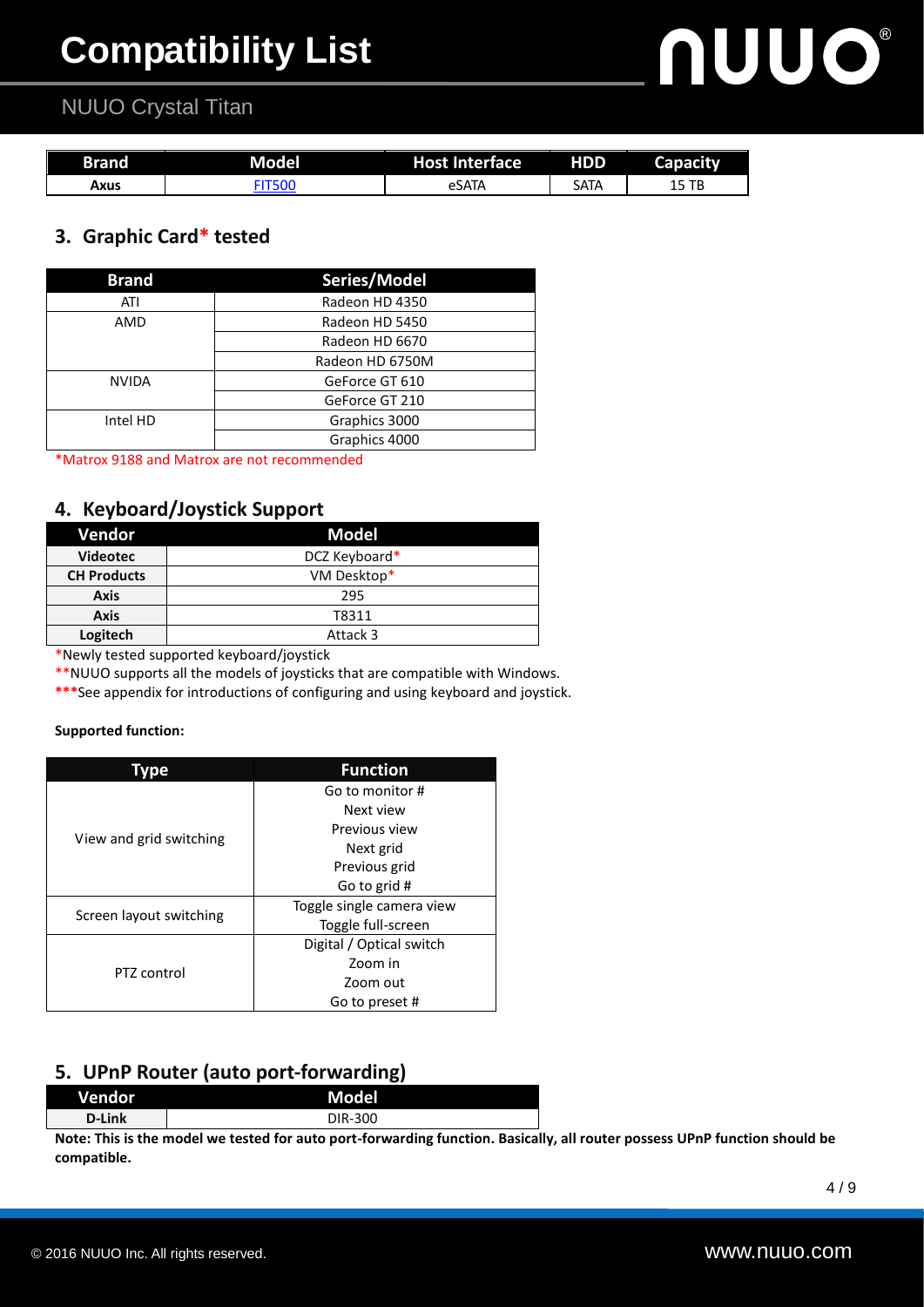## NUUO Crystal Titan

#### **6. Web Browser support**

| <b>Browser</b>        | IE 8        | IE 9        | <b>IE 10</b> | <b>IE 11</b> | <b>Firefox</b> |
|-----------------------|-------------|-------------|--------------|--------------|----------------|
| OS                    | 32-bit      | 32-bit      | 32-bit       | 32-bit       | 23 and later   |
| Windows XP-SP3 32-bit | <b>PASS</b> | N/A         | N/A          | <b>PASS</b>  | <b>PASS</b>    |
| Windows 7 32/64-bit   | <b>PASS</b> | <b>PASS</b> | N/A          | <b>PASS</b>  | <b>PASS</b>    |
| Windows 8 32/64-bit   | N/A         | N/A         | <b>PASS</b>  | <b>PASS</b>  | <b>PASS</b>    |
| Windows 8.1 32/64-bit | N/A         | N/A         | N/A          | <b>PASS</b>  | <b>PASS</b>    |

#### **7. OS supported for NuClient AP**

| <b>Application</b>            | <b>Backup</b> | <b>Install</b> | <b>NuClient</b> | <b>Offline</b> | <b>Verification</b> | <b>Uninstall</b> |
|-------------------------------|---------------|----------------|-----------------|----------------|---------------------|------------------|
| <b>OS</b>                     | <b>Player</b> | Wizard         |                 | Tool           | Tool                | <b>Toolkit</b>   |
| <b>Windows XP</b>             | <b>PASS</b>   | <b>PASS</b>    | <b>PASS</b>     | <b>PASS</b>    | <b>PASS</b>         | <b>PASS</b>      |
| <b>Windows 7</b><br>32/64-bit | <b>PASS</b>   | <b>PASS</b>    | <b>PASS</b>     | <b>PASS</b>    | <b>PASS</b>         | <b>PASS</b>      |
| Windows 8<br>32/64-bit        | <b>PASS</b>   | <b>PASS</b>    | <b>PASS</b>     | PASS*          | <b>PASS</b>         | <b>PASS</b>      |
| Windows 8.1<br>32/64-bit      | <b>PASS</b>   | <b>PASS</b>    | <b>PASS</b>     | PASS*          | <b>PASS</b>         | <b>PASS</b>      |
| <b>MAC OS X 10.7</b>          | <b>PASS</b>   | <b>PASS</b>    | <b>PASS</b>     | N/A            | <b>PASS</b>         | N/A              |
| <b>MAC OS X 10.8</b>          | <b>PASS</b>   | <b>PASS</b>    | <b>PASS</b>     | N/A            | <b>PASS</b>         | N/A              |
| <b>MAC OS X 10.9</b>          | <b>PASS</b>   | <b>PASS</b>    | <b>PASS</b>     | N/A            | <b>PASS</b>         | N/A              |

\* Please close UAC when operating Offline tool for license activation and transfer.

#### **8. UPS Support**

| Vendor     | Model                               |  |
|------------|-------------------------------------|--|
| APC        | APC Smart-UPS XL 3000VA (SUA3000XL) |  |
| <b>APC</b> | APC Smart-UPS 1500VA                |  |

nuuo®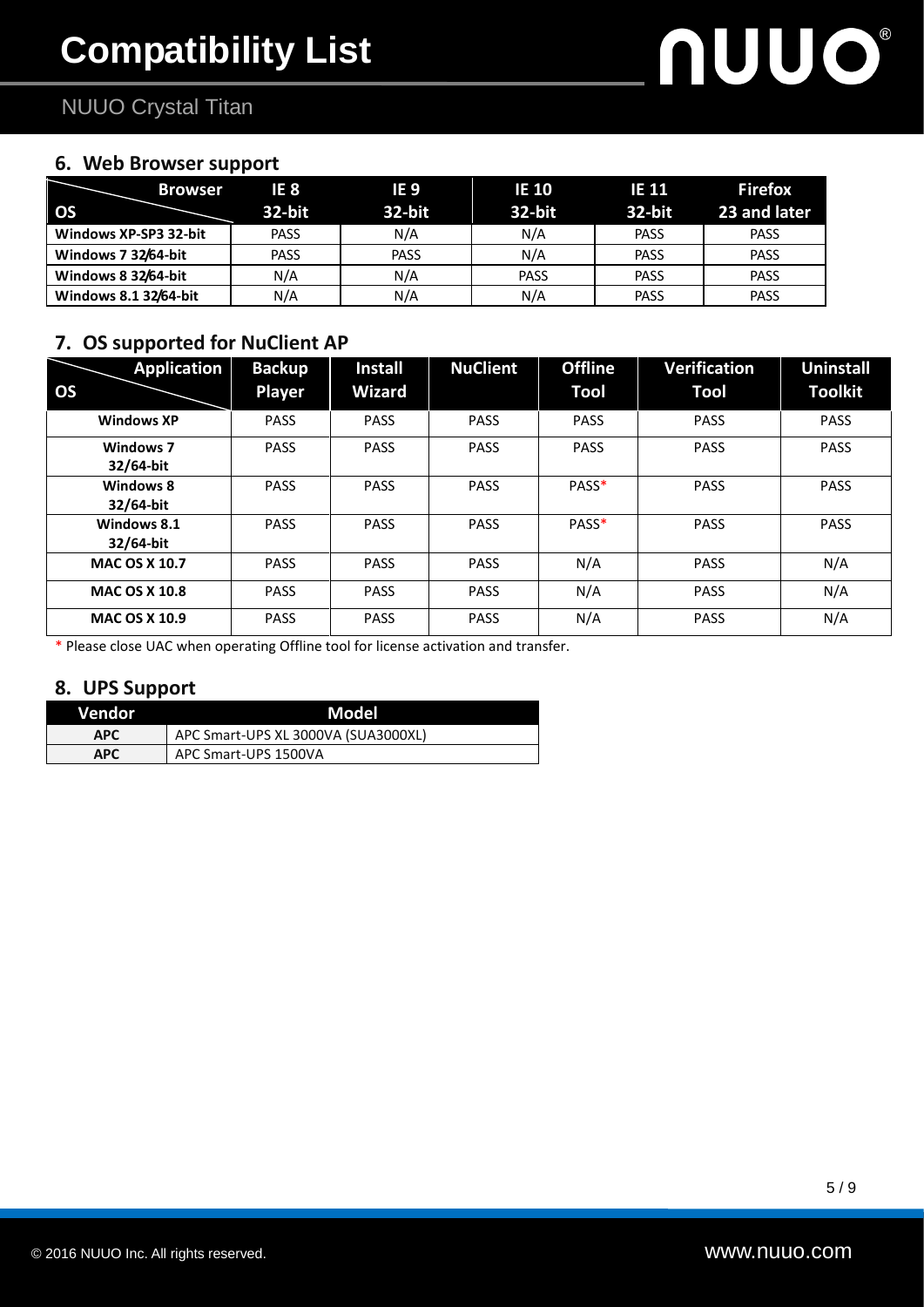# **NUUO®**

### NUUO Crystal Titan

#### **Appendix A: Introductions of configuring generic USB keyboard and joystick**

| Vendor             | <b>Model</b> |
|--------------------|--------------|
| <b>CH Products</b> | VM Desktop   |
| <b>Axis</b>        | 295          |
| Axis               | T8311        |
| Logitech           | Attack 3     |

| Click "Client Configuration" from the global menu, and then select "General->Hardware->Joystick Settings", |  |
|------------------------------------------------------------------------------------------------------------|--|
| and then click "Setting" button:                                                                           |  |

| <b>Client Configuration</b>                                                                                      |                                                                            | $2\times$ |
|------------------------------------------------------------------------------------------------------------------|----------------------------------------------------------------------------|-----------|
| □ General<br>General Setting<br>□ Hardware<br>GPU Setting<br>Joystick Setting<br>El User Interface<br>田 Function | <b>Joystick</b><br>Logitech Attack 3<br>Settings<br>$\left  \cdot \right $ |           |
|                                                                                                                  |                                                                            |           |
|                                                                                                                  | OK<br>Cancel                                                               |           |

There are two types of keystroke:

- 1. A **combo-keystroke** triggers a specific action with argument embedded. The variable argument is represented as **"#N"**. A default argument should be assigned for each **combo-keystroke**.
- 2. A **single-keystroke** triggers a specific action without any argument. No default argument is needed.

Currently there are 5 **combo-keystrokes** and 8 **single-keystrokes** supported.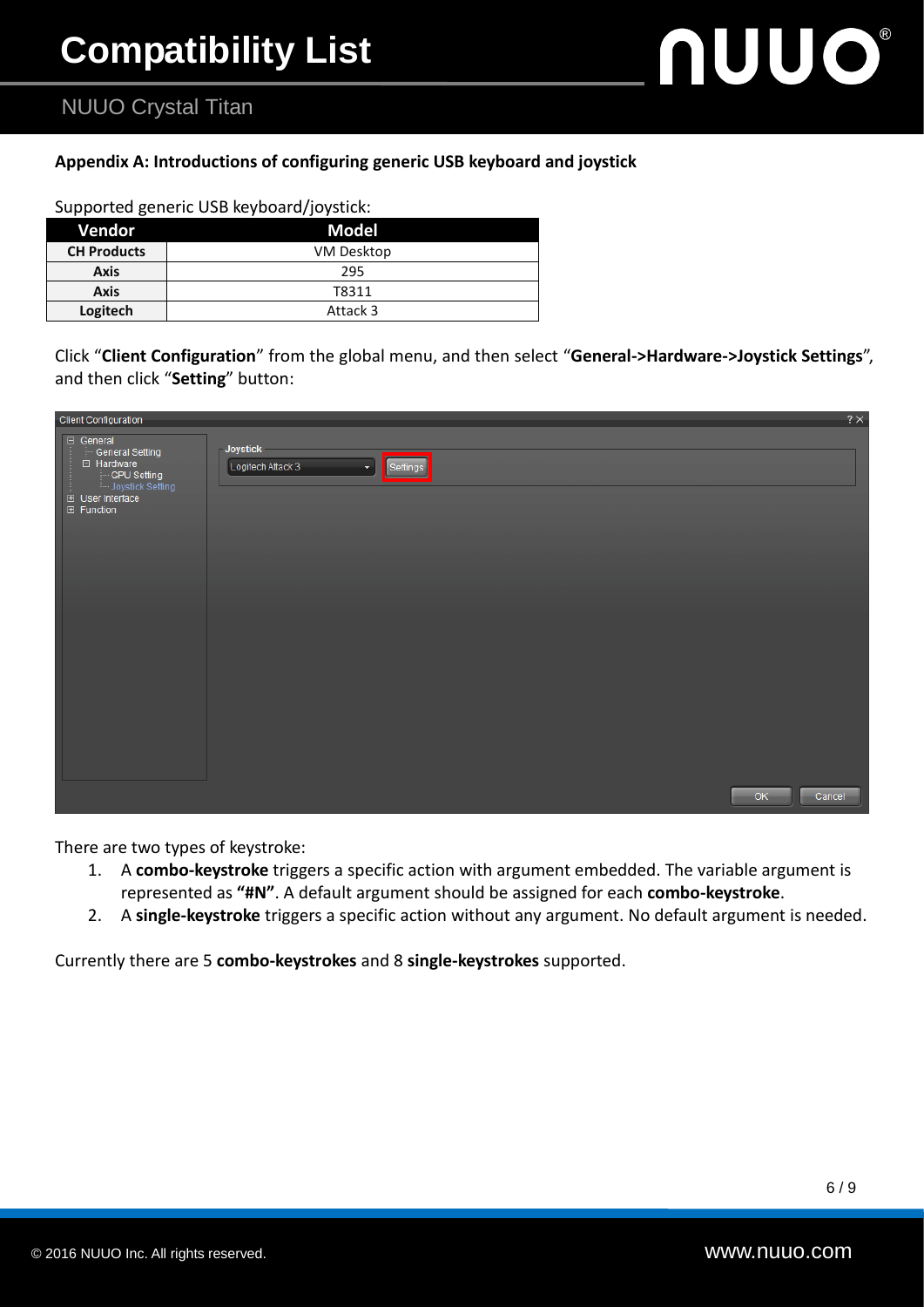# **Compatibility List**

# **NUUO®**

## NUUO Crystal Titan

#### **Combo-keystroke**:

|                |    | Joystick Settings |                                |    | ×.                    |
|----------------|----|-------------------|--------------------------------|----|-----------------------|
|                |    | Name              | Function                       |    | <b>Default number</b> |
| 1              |    | <b>Button 1</b>   | Go To Monitor #N               |    |                       |
| $\overline{2}$ |    | Button 2          | Switch Layout                  |    | 1                     |
| 3              |    | <b>Button 3</b>   | Go to Grid #N                  |    | 1                     |
| 4              |    | Button 4          | Drag device #N to Grid         |    | 1                     |
| 5              |    | Button 5          | Go to preset #N                | ۰  | 1                     |
| 6              |    | Button 6          | -- Switch View/ Switch Grid -- | ۰  |                       |
| 7              |    | Button 7          | -- Switch View/ Switch Grid -- |    |                       |
| 8              |    | <b>Button 8</b>   | -- Switch View/ Switch Grid -- |    |                       |
| 9              |    | Button 9          | -- Switch View/ Switch Grid -- |    |                       |
|                | 10 | Button 10         | -- Switch View/ Switch Grid -- |    |                       |
|                | 11 | <b>Button 11</b>  | -- Switch View/ Switch Grid-   |    |                       |
|                |    |                   |                                | OK | Cancel                |

| <b>Function</b>         | <b>Description</b>                                             | Default number<br>(argument)        |
|-------------------------|----------------------------------------------------------------|-------------------------------------|
| <b>Go To Monitor #N</b> | Move focus to the first grid of monitor #N                     | 1 - (number of monitors utilized by |
|                         | For example:                                                   | client application)                 |
|                         | Go to 1 <sup>st</sup> monitor: #N = 1                          |                                     |
|                         | Go to $3^{rd}$ monitor: #N = 3                                 |                                     |
| <b>Switch Layout</b>    | Switch layout                                                  | $1 - 5$                             |
|                         | For example:                                                   |                                     |
|                         | Switch to $1x1$ layout: $\#N = 1$                              |                                     |
|                         | Switch to $2x2$ layout: $\#N = 2$                              |                                     |
|                         | Switch to $1+5$ layout: $\#N = 3$                              |                                     |
|                         | Switch to 3x3 layout: $\#N = 4$                                |                                     |
|                         | Switch to $2+8$ layout: $\#N = 5$                              |                                     |
| Go to Grid #N           | Go to specified grid by focusing it                            | $1 - 100$                           |
|                         | For example:                                                   | (default number represents the grid |
|                         | Focus grid $101:$ #N = $101$                                   | number of the last focused monitor) |
|                         | Focus grid 204: #N = $204$                                     |                                     |
| Drag device #N to Grid  | Drag device #N to the focused grid                             | 1 - (number of total devices of all |
|                         | For example:                                                   | recording servers)                  |
|                         | Recording Server A has 10 devices                              |                                     |
|                         | Recording Server B has 20 devices                              |                                     |
|                         | Drag $5th$ device of Server A to the focused grid: #N = 5      |                                     |
|                         | Drag $10^{th}$ device of Server B to the focused grid: #N = 20 |                                     |
| Go to preset #N         | Go to preset number #N                                         | $1 - 64$ (maximum count of preset   |
|                         | For example:                                                   | points)                             |
|                         | Go to preset point $6:$ #N = 6                                 |                                     |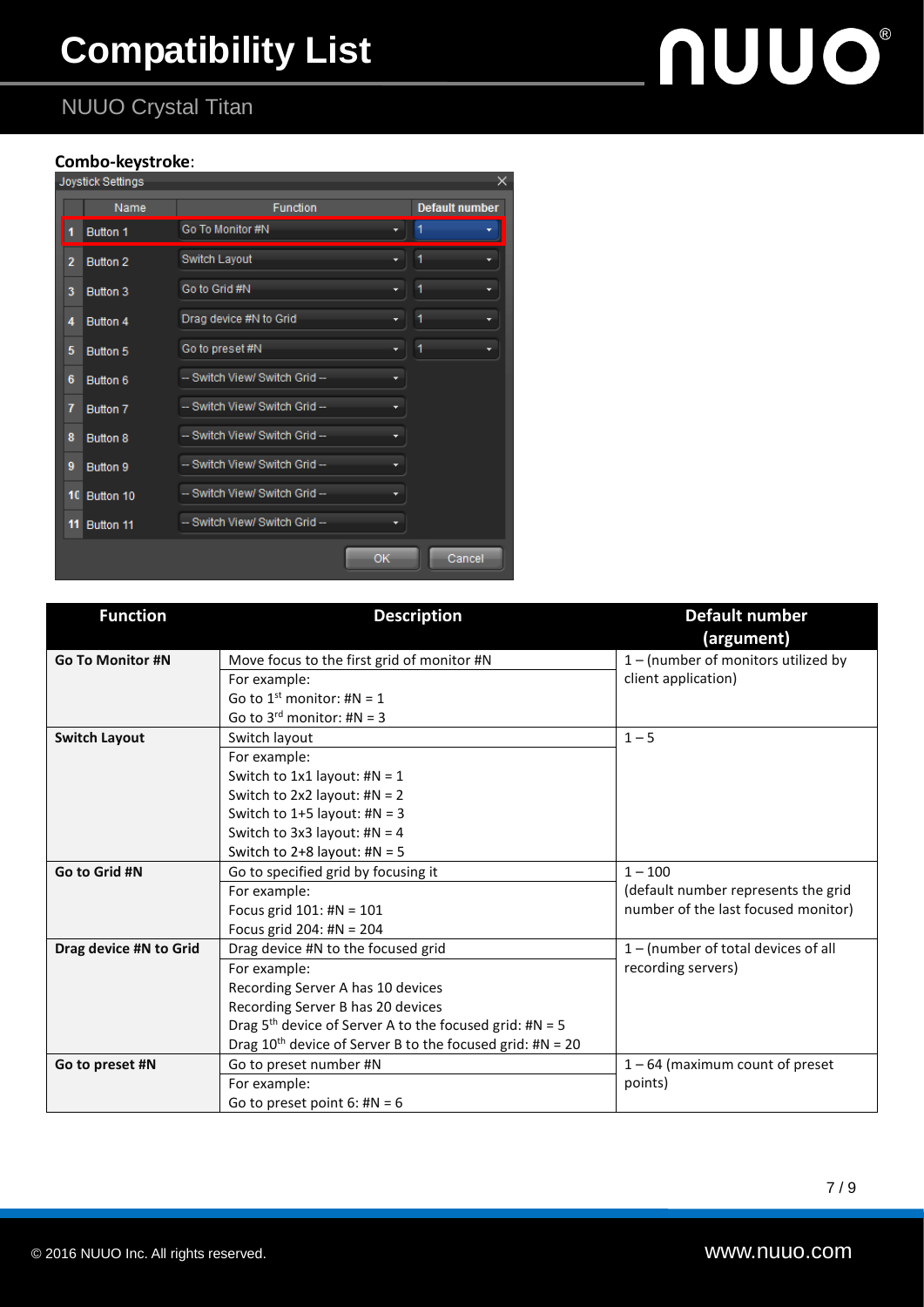# **NUUO®**

### NUUO Crystal Titan

#### For example, **Button 1** is mapped with **Function** "Go To Monitor #N", and its **Default number** is "1"

|   | <b>Key Strokes</b>                | <b>Action</b>                        |
|---|-----------------------------------|--------------------------------------|
|   | Press Button 1 and release it     | Focus the first grid of monitor 3    |
|   | Press <sub>3</sub>                |                                      |
| ➤ | Press Button 1 and release it     |                                      |
| ➤ | Press <b>Button 1</b> and hold it | Focus the first grid of monitor 3    |
|   | Press <sub>3</sub>                |                                      |
|   | <b>Release Button 1</b>           |                                      |
|   | Press Button 1 and release it     | Focus the first grid of monitor 1 by |
|   | Press Button 1 and release it     | default                              |

#### **Single-keystroke**:

|                | Joystick Settings |                                     | x                     |
|----------------|-------------------|-------------------------------------|-----------------------|
|                | Name              | Function                            | <b>Default number</b> |
| $\blacksquare$ | <b>Button 1</b>   | Next view                           |                       |
| $\overline{2}$ | Button 2          | <b>Previous View</b>                |                       |
| 3              | <b>Button 3</b>   | <b>Next Grid</b>                    |                       |
| 4              | Button 4          | <b>Previous Grid</b><br>▼           |                       |
| 5              | Button 5          | Digital / Optical switch<br>▼       |                       |
| 6              | Button 6          | PTZ Home                            |                       |
| 7              | Button 7          | Zoom In                             |                       |
| 8              | <b>Button 8</b>   | Zoom Out                            |                       |
| 9              | Button 9          | Delete Content                      |                       |
| 10.            | Button 10         | -- Switch View/ Switch Grid --<br>▼ |                       |
| 11             | Button 11         | -- Switch View/ Switch Grid --      |                       |
|                |                   | OK                                  | Cancel                |

| <b>Function</b>          | <b>Description</b>                              |  |
|--------------------------|-------------------------------------------------|--|
| <b>Next view</b>         | Select next view                                |  |
| <b>Previous view</b>     | Select previous view                            |  |
| <b>Next Grid</b>         | Focus next grid                                 |  |
| <b>Previous Grid</b>     | Focus previous grid                             |  |
| Digital / Optical switch | Toggle digital PTZ / optical PTZ                |  |
| <b>PTZ Home</b>          | Move PTZ camera to home position                |  |
| Zoom In                  | Zoom In a PTZ camera                            |  |
| Zoom Out                 | Zoom Out a PTZ camera                           |  |
| <b>Delete Content</b>    | Delete displayed content of the focused grid.   |  |
|                          | (displayed content may be video, I/O, or E-Map) |  |

For example, pressing **Button 1** will trigger an action to select the next view.